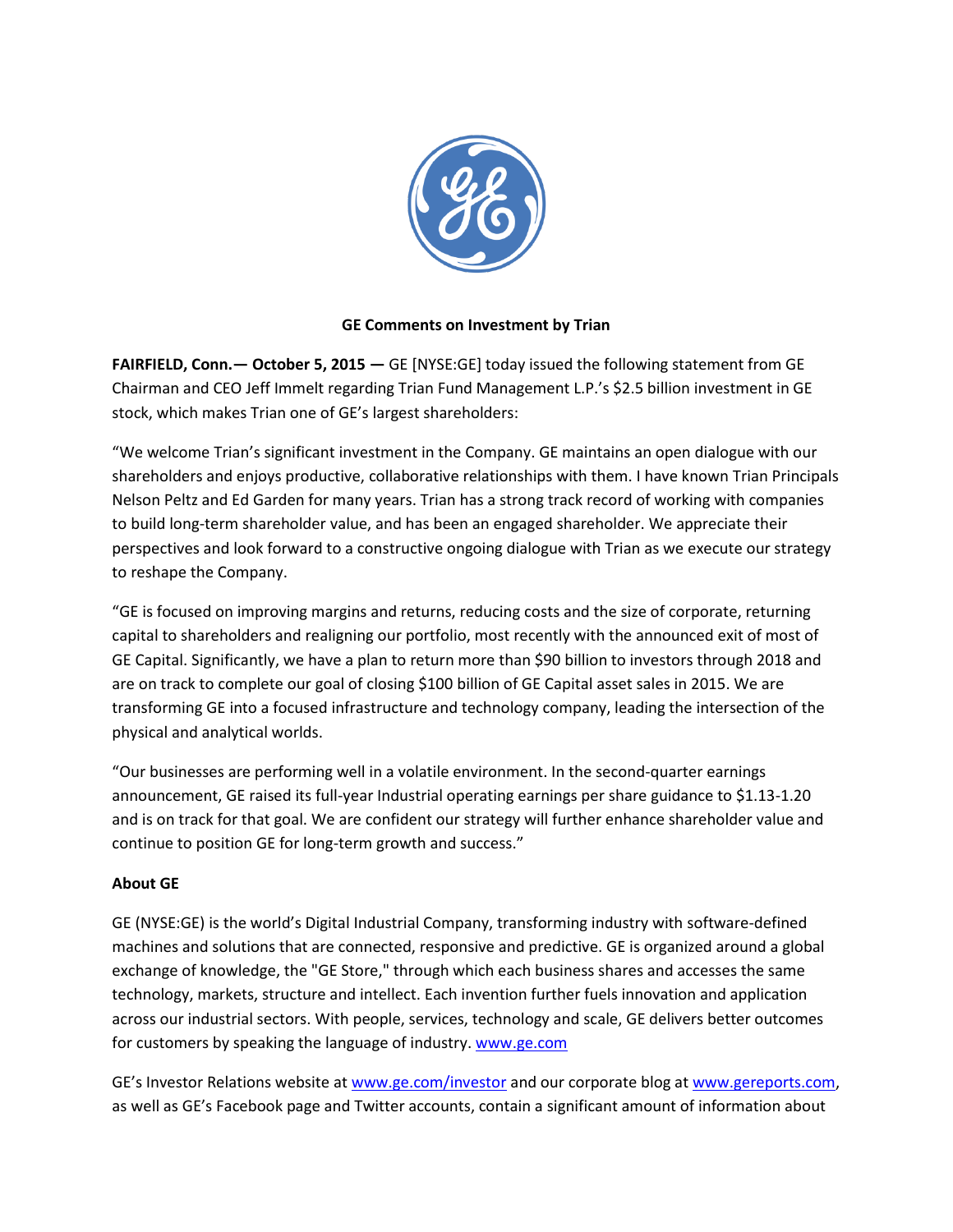GE, including financial and other information for investors. GE encourages investors to visit these websites from time to time, as information is updated and new information is posted.

## **CAUTION CONCERNING FORWARD-LOOKING STATEMENTS:**

*This document contains "forward-looking statements" – that is, statements related to future, not past, events. In this context, forward-looking statements often address our expected future business and financial performance and financial condition, and often contain words such as "expect," "anticipate," "intend," "plan," "believe," "seek," "see," "will," "would," or "target." Forward-looking statements by their nature address matters that are, to different degrees, uncertain, such as statements about our announced plan to reduce the size of our financial services businesses, including expected cash and noncash charges associated with this plan; expected income; earnings per share; revenues; organic growth; margins; cost structure; restructuring charges; cash flows; return on capital; capital expenditures, capital allocation or capital structure; dividends; and the split between Industrial and GE Capital earnings. For us, particular uncertainties that could cause our actual results to be materially different than those expressed in our forward-looking statements include: obtaining (or the timing of obtaining) any required regulatory reviews or approvals or any other consents or approvals associated with our announced plan to reduce the size of our financial services businesses; our ability to complete incremental asset sales as part of that plan in a timely manner (or at all) and at the prices we have assumed; changes in law, economic and financial conditions, including interest and exchange rate volatility, commodity and equity prices and the value of financial assets, including the impact of these conditions on our ability to sell or the value of incremental assets to be sold as part of our announced plan to reduce the size of our financial services businesses as well as other aspects of that plan; the impact of conditions in the financial and credit markets on the availability and cost of GECC's funding, and GECC's exposure to counterparties; the impact of conditions in the housing market and unemployment rates on the level of commercial and consumer credit defaults; pending and future mortgage loan repurchase claims and other litigation claims in connection with WMC, which may affect our estimates of liability, including possible loss estimates; our ability to maintain our current credit rating and the impact on our funding costs and competitive position if we do not do so; the adequacy of our cash flows and earnings and other conditions which may affect our ability to pay our quarterly dividend at the planned level or to repurchase shares at planned levels; GECC's ability to pay dividends to GE at the planned level, which may be affected by GECC's cash flows and earnings, financial services regulation and oversight, and other factors; our ability to convert pre-order commitments/wins into orders; the price we realize on orders since commitments/wins are stated at list prices; customer actions or developments such as early aircraft retirements or reduced energy demand and other factors that may affect the level of demand and financial performance of the major industries and customers we serve; the effectiveness of our risk management framework; the impact of regulation and regulatory, investigative and legal proceedings and legal compliance risks, including the impact of financial services regulation and litigation; adverse market conditions, timing of and ability to obtain required bank regulatory approvals, or other factors relating to us or Synchrony Financial that could prevent us from completing the Synchrony Financial splitoff as planned; our capital allocation plans, as such plans may change including with respect to the timing and size of share repurchases, acquisitions, joint ventures, dispositions and other strategic*